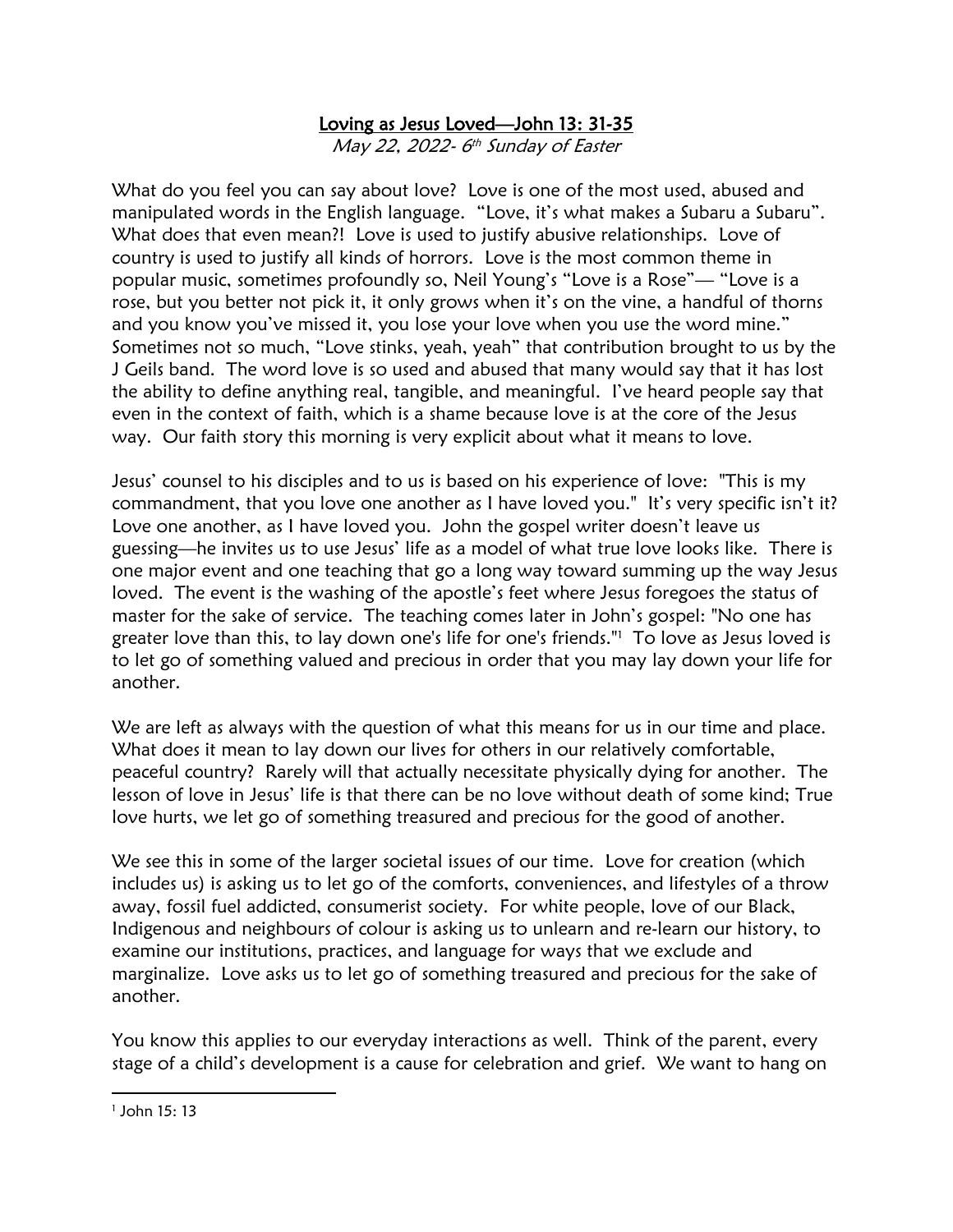to them as they were, knowing those moments will never come back, but because the parent loves the child they let go of that desire. Perhaps you've put a career on hold, sacrificed income and status to stay home with your children. Anyone who has looked after a sick or dying loved one knows this. For the sake of a spouse, a parent, or a child you let go of your freedom, you put plans on hold; you might even quit a job. I think of my parents who let go of their fear, friends, family, and culture in order to immigrate to Canada and provide their children with opportunities they otherwise wouldn't have had. I think of the boys who after my oldest son's brain surgery offered to wear helmets during recess if my son would be required to do so in order to protect his vulnerable head.

This brings us to a paradox of the kind of love Jesus lived, a seeming contradiction that is in fact true: Love hurts and that hurt is the source of our healing. Joseph Campbell, one of the greatest minds of the twentieth century, an expert on mythology and religion shared a story that helps to illustrate this paradox. Campbell re-counts a story of an overlook on a mountain road in Hawaii with a steep drop off, a place where despondent, desperate people sometimes go to end their lives. Campbell goes on to say,

One day, two police were driving up the…road when they saw just beyond the railing that keeps the cars from rolling over, a young man preparing to jump. The police car stopped, and the (officer) on the right jumped out to grab the man but caught him just as he jumped, and he himself was being pulled over when the second officer arrived in time and pulled the two of them back. Do you realize what had suddenly happened to that officer who had given himself to death with that unknown youth? Everything else in his life had dropped off – his duty to his family, his duty to his job, his duty to his own life – all his wishes and hopes for his lifetime had just disappeared. He was about to die. Later, a newspaper reporter asked him, "Why didn't you let go? You would have been killed." And his reported answer was, "I couldn't let go. If I had let that young man go, I couldn't have lived another day of my life."

Campbell proceeds to ask rhetorically, 'How come?' He says that moments such as he describes strip away all the barriers of separation between people and in an instant the realization dawns that you and that other are one, that you are two aspects of the one life. Our true reality is in our identity and unity with all life.<sup>2</sup> It is true of life-saving situations, it is true of raising children, it is true of caring for aging parents, it is true of right relations and anti-racism work.

The kind of love Jesus talked about and lived hurts, but it also heals. I wonder if that's why the definition has been so elusive. We would rather obfuscate; we would rather settle for something more superficial and sentimental to avoid pain. But in so doing we fore go the transformation that leads to healing. The love that Jesus lived heals because it connects us to each other. When we give up something treasured and precious for the

<sup>&</sup>lt;sup>2</sup> Joseph Campbell with Bill Moyers, *The Power of Myth*, p. 110.